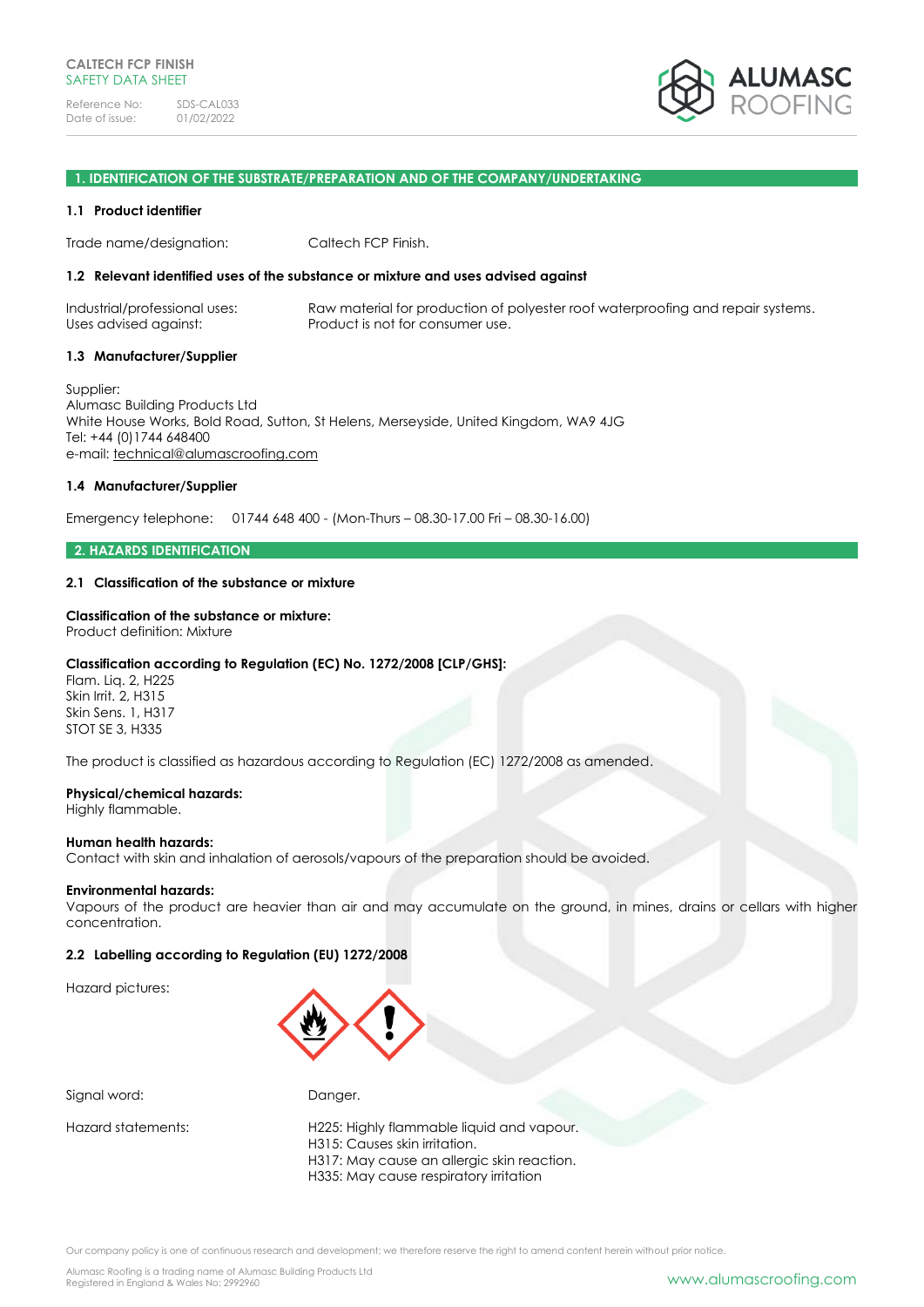

| Prevention: | P280: Wear protective gloves: 1 - 4 hours (breakthrough time): Butyl rubber. Wear eye<br>or face protection.<br>P210: Keep away from heat, sparks, open flames and hot surfaces. - No smoking.<br>P241: Use explosion-proof electrical, ventilating, lighting and all material-handling<br>equipment.<br>P242: Use only non-sparking tools.<br>P243: Take precautionary measures against static discharge.<br>P233: Keep container tightly closed.<br>P271: Use only outdoors or in a well-ventilated area.<br>P261: Avoid breathing vapour.<br>P264: Wash hands thoroughly after handling.<br>P272: Contaminated work clothing should not be allowed out of the workplace. |
|-------------|-----------------------------------------------------------------------------------------------------------------------------------------------------------------------------------------------------------------------------------------------------------------------------------------------------------------------------------------------------------------------------------------------------------------------------------------------------------------------------------------------------------------------------------------------------------------------------------------------------------------------------------------------------------------------------|
| Response:   | P304+P340+P312: IF INHALED: Remove person to fresh air and keep comfortable for<br>breathing. Call a POISON CENTER or physician if you feel unwell.<br>P303+P361+P353: IF ON SKIN (or hair): Take off immediately all contaminated clothing.<br>Rinse skin with water or shower.<br>P302+P352+P362: IF ON SKIN: Wash with plenty of soap and water. Take off<br>contaminated clothing and wash it before reuse.<br>P333+P313: If skin irritation or rash occurs, get medical attention.                                                                                                                                                                                     |
| Storage:    | P403+P235: Store in a well-ventilated place. Keep cool.                                                                                                                                                                                                                                                                                                                                                                                                                                                                                                                                                                                                                     |
| Disposal:   | P501: Dispose of contents and container in accordance with all local, regional, national<br>and international regulations.                                                                                                                                                                                                                                                                                                                                                                                                                                                                                                                                                  |

### **3. COMPOSITION AND INFORMATION ABOUT THE COMPONENTS**

| <b>Ingredient Name</b>    | Concentration % | <b>Regulation (EC) No. 1272/2008 [CLP]</b> |
|---------------------------|-----------------|--------------------------------------------|
| Methyl Methacrylate       | 25-50%          | Flam. Lig. 2, H225                         |
| REACH #: 01-2119452498-28 |                 | Skin Irrit 2, H315                         |
| CAS: 80-62-6              |                 | Skin Sens 1, H317                          |
| EINECS 201-297-1          |                 | STOT SE 3, H335                            |
| 2-Ethylhexyl Acrylate     | $10 - 25%$      | Skin Irrit 2, H315                         |
| REACH #: 01-2119453158-37 |                 | Skin Sens 1, H317                          |
| CAS: 103-11-7             |                 | STOT SE 3, H335                            |
| EINECS 203-080-7          |                 | Aquatic Chronic 3, H412                    |

Refer to Section 16 for additional wording.

There are no additional ingredients present which, within the current knowledge of the supplier and in the concentrations applicable, are classified as hazardous to health or the environment, are PBTs or vPvBs or have been assigned a workplace exposure limit and hence require reporting in this section.

# **4. FIRST AID MEASURES**

# **4.1 Description of first aid measures**

| General:     | In all cases of doubt, or when symptoms persist, seek medical attention. Never give<br>anything by mouth to an unconscious person. If unconscious, place in recovery position<br>and seek medical advice.<br>Cross sensitization with other acrylates and methacrylates may occur. |
|--------------|------------------------------------------------------------------------------------------------------------------------------------------------------------------------------------------------------------------------------------------------------------------------------------|
| Eye contact: | Immediately flush eyes with plenty of water, occasionally lifting the upper and lower<br>eyelids. Check for and remove any contact lenses. Continue to rinse for at least 10<br>minutes. Get medical attention.                                                                    |

Our company policy is one of continuous research and development; we therefore reserve the right to amend content herein without prior notice.

ALUMASC<br>Roofing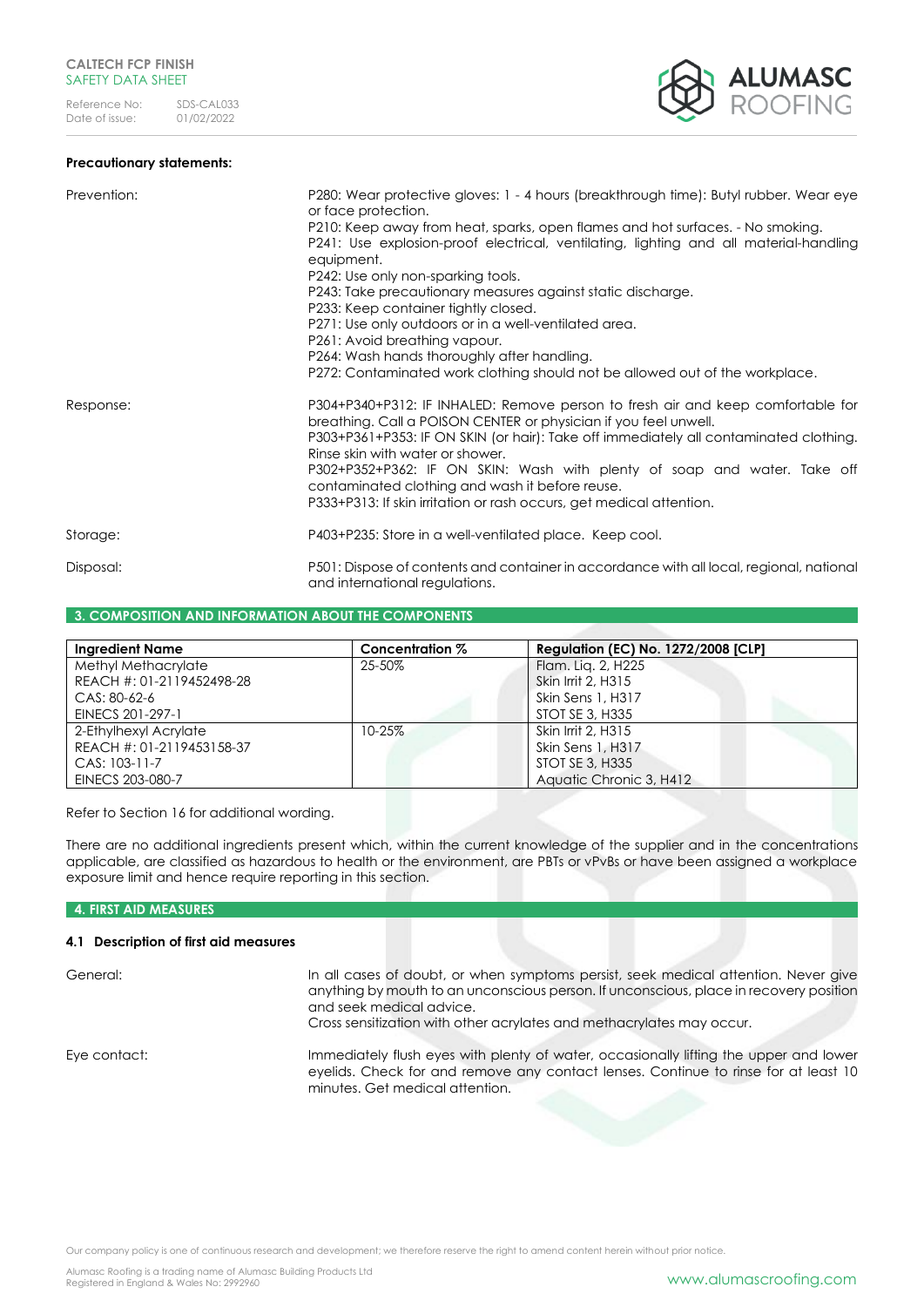# **CALTECH FCP FINISH** SAFETY DATA SHEET

Reference No: SDS-CAL033<br>Date of issue: 01/02/2022 Date of issue:



| Inhalation:                 | Remove victim to fresh air and keep at rest in a position comfortable for breathing. If it<br>is suspected that fumes are still present, the rescuer should wear an appropriate mask<br>or self-contained breathing apparatus. If not breathing, if breathing is irregular or if<br>respiratory arrest occurs, provide artificial respiration or oxygen by trained personnel. It<br>may be dangerous to the person providing aid to give mouth-to-mouth resuscitation.<br>Get medical attention. If necessary, call a poison centre or physician. If unconscious,<br>place in recovery position and get medical attention immediately. Maintain an open<br>airway. Loosen tight clothing such as a collar, tie, belt or waistband. |
|-----------------------------|------------------------------------------------------------------------------------------------------------------------------------------------------------------------------------------------------------------------------------------------------------------------------------------------------------------------------------------------------------------------------------------------------------------------------------------------------------------------------------------------------------------------------------------------------------------------------------------------------------------------------------------------------------------------------------------------------------------------------------|
| Skin contact:               | Flush contaminated skin with plenty of water. Remove contaminated clothing and<br>shoes. Continue to rinse for at least 10 minutes. Get medical attention. Wash clothing<br>before reuse. Clean shoes thoroughly before reuse.                                                                                                                                                                                                                                                                                                                                                                                                                                                                                                     |
| Ingestion:                  | Wash out mouth with water. Remove dentures if any. Remove victim to fresh air and<br>keep at rest in a position comfortable for breathing. Stop if the exposed person feels<br>sick as vomiting may be dangerous. Do not induce vomiting unless directed to do so<br>by medical personnel. If vomiting occurs, the head should be kept low so that vomit<br>does not enter the lungs. Get medical attention. Never give anything by mouth to an<br>unconscious person. If unconscious, place in recovery position and get medical<br>attention immediately. Maintain an open airway. Loosen tight clothing such as a collar,<br>tie, belt or waistband.                                                                            |
| Protection of First Aiders: | No action shall be taken involving any personal risk or without suitable training. If it is<br>suspected that fumes are still present; the rescuer should wear an appropriate mask or<br>self-contained breathing apparatus. It may be dangerous to the person providing aid<br>to give mouth-to-mouth resuscitation.                                                                                                                                                                                                                                                                                                                                                                                                              |

## **4.2 Most important symptoms and effects, both acute and delayed**

### **Potential acute health effects:**

There is no data available on the mixture itself. See Sections 2 & 3 for details.

| Inhalation:<br>Ingestion:<br>Skin contact:<br>Eye contact: | May cause respiratory irritation.<br>Irritating to mouth, throat and stomach.<br>Causes skin irritation. May cause an allergic skin reaction.<br>Causes serious eye irritation. |
|------------------------------------------------------------|---------------------------------------------------------------------------------------------------------------------------------------------------------------------------------|
| Over-exposure signs/symptoms:                              |                                                                                                                                                                                 |
| Eye contact:                                               | Adverse symptoms may include the following:<br>- pain or irritation<br>- watering<br>- redness                                                                                  |
| Inhalation:                                                | Adverse symptoms may include the following:<br>- respiratory tract irritation<br>- coughing                                                                                     |
| Skin contact:                                              | Adverse symptoms may include the following:<br>- irritation<br>- redness                                                                                                        |
| Ingestion:                                                 | No specific data.                                                                                                                                                               |
|                                                            | 4.3 Indication of any immediate medical attention and special treatment needed                                                                                                  |

### **Notes to physician:**

Treat symptomatically. Contact poison treatment specialist immediately if large quantities have been ingested or inhaled.

## **Specific treatments:**

No specific treatment.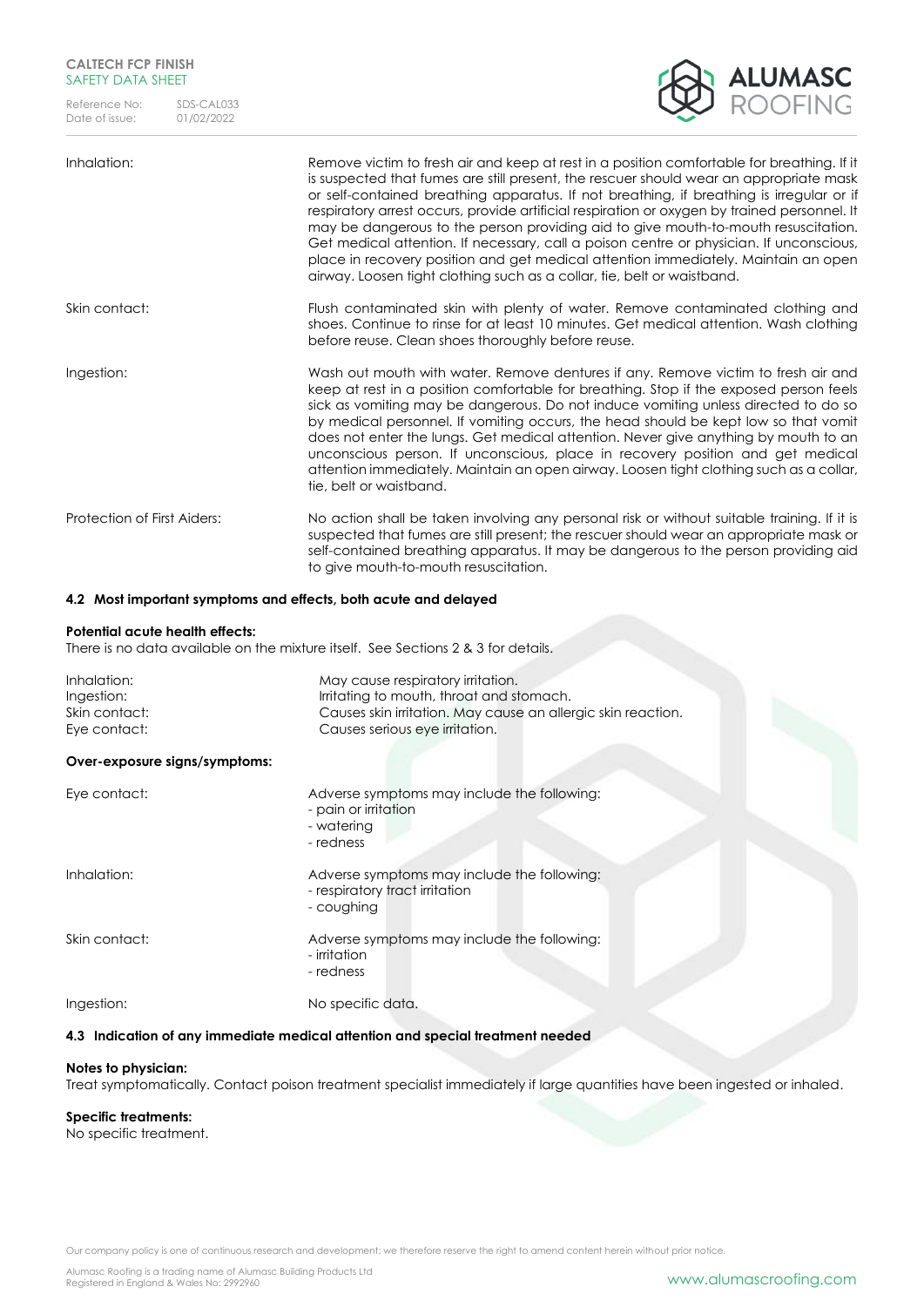# **5. FIRE-FIGHTING MEASSURES**

### **5.1 Extinguishing media**

### **Suitable extinguishing agents:**

Recommended: CO2, powders.

### **For safety reasons unsuitable extinguishing agents:**

Not known.

### **5.2 Special hazards arising from the substance or mixture**

Highly flammable liquid and vapour. In a fire or if heated, a pressure increase will occur and the container may burst, with the risk of a subsequent explosion. The vapour/gas is heavier than air and will spread along the ground. Vapours may accumulate in low or confined areas or travel a considerable distance to a source of ignition and flash back. Runoff to sewer may create fire or explosion hazard. Liquid will float and may reignite on surface of water. Gas/vapour is heavier than air and may travel along the floor to a source of ignition and flash back.

### **Hazardous combustion products**:

In case of fire, may produce hazardous decomposition products such as carbon monoxide, carbon dioxide.

### **5.3 Advice for fire-fighters**

#### **Protective equipment:**

Fire-fighters should wear appropriate protective equipment and self-contained breathing apparatus (SCBA) with a full facepiece operated in positive pressure mode. Clothing for firefighters (including helmets, protective boots and gloves) conforming to European standard EN 469 will provide a basic level of protection for chemical incidents.

Cool closed containers exposed to fire with water. Do not release runoff from fire to drains or watercourses. Appropriate breathing apparatus may be required.

### **6. ACCIDENTIAL RELEASE MEASURES**

### **6.1 Personal precautions, protective equipment and emergency procedures**

Exclude sources of ignition and ventilate the area. Avoid breathing vapour or mist. Refer to protective measures listed in Sections 7 & 8. If specialised clothing is required to deal with the spillage, take note of any information in Section 8 on suitable and unsuitable materials.

### **6.2 Environmental precautions**

Do not allow to enter drains or watercourses. If the product contaminates lakes, rivers, or sewers, inform the appropriate authorities in accordance with local regulations.

## **6.3 Methods and material for containment and cleaning up**

Contain and collect spillage with non-combustible, absorbent material e.g. sand, earth, vermiculite or diatomaceous earth and place in container for disposal according to local regulations (see Section 13). Place in a suitable container. Once this stage is reached, close container and dispose of according to local regulations (see Section 13).

### **6.4 Reference to other sections**

See Section 1 for emergency contact information. See Section 8 for information on appropriate personal protective equipment. See Section 13 for additional waste treatment information.

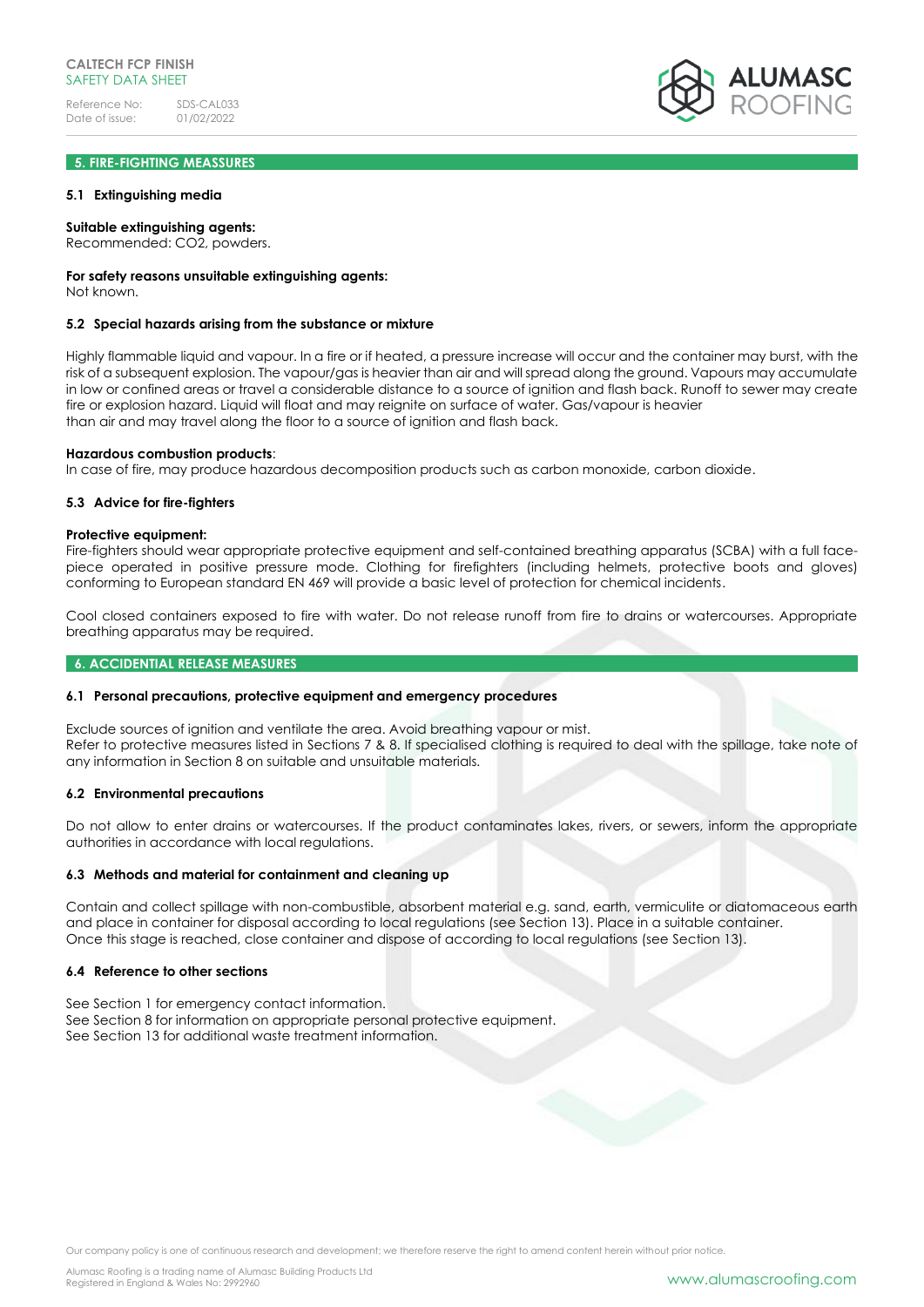

# **7. HANDLING AND STORAGE**

### **7.1 Precautions for safe handling**

### **Protective measures & advice on general occupational hygiene:**

Put on appropriate personal protective equipment (see Section 8). Eating, drinking and smoking should be prohibited in areas where this material is handled, stored and processed. Workers should wash hands and face before eating, drinking and smoking. Remove contaminated clothing and protective equipment before entering eating areas. Persons with a history of skin sensitization problems should not be employed in any process in which this product is used. Do not get in eyes or on skin or clothing. Do not ingest. Avoid breathing vapour or mist. Avoid release to the environment. Use only with adequate ventilation. Wear appropriate respirator when ventilation is inadequate. Do not enter storage areas and confined spaces unless adequately ventilated. Keep in the original container or an approved alternative made from a compatible material, kept tightly closed when not in use. Store and use away from heat, sparks, open flame or any other ignition source. Use explosion-proof electrical (ventilating, lighting and material handling) equipment. Use only non-sparking tools. Take precautionary measures against electrostatic discharges. Empty containers retain product residue and can be hazardous. Do not reuse container.

Eating, drinking and smoking should be prohibited in areas where this material is handled, stored and processed. Workers should wash hands and face before eating, drinking and smoking.

Remove contaminated clothing and protective equipment before entering eating areas. See also Section 8 for additional information on hygiene measures.

### **Information on fire and explosion protection:**

Vapours are heavier than air and may spread along floors. Vapours may form explosive mixtures in air.

# **7.2 Conditions for safe storage, including any incompatibilities**

Store in accordance with local regulations. Store in a segregated and approved area. Store in a dry, cool and well-ventilated area, away from incompatible materials (see Section 10). Store locked up. Eliminate all ignition sources. Separate from oxidizing materials. Keep container tightly closed and sealed until ready for use. Containers that have been opened must be carefully resealed and kept upright to prevent leakage. Do not store in unlabelled containers. Use appropriate containment to avoid environmental contamination. Ventilation required along the floor. Store in original container, protected from direct sunlight.

Keep container tightly closed and in a well-ventilated place. Keep only in the original container. Fill the container by approximately 90% only as oxygen (air) is required for stabilisation. With large storage containers make sure the oxygen (air) supply is sufficient to ensure stability.

Do not store above the following temperature: 30°C.

### **7.3 Specific end uses(s)**

No data available.

#### **Remarks:**

Product is stabilised with inhibitor(s) to avoid inadvertent polymerisation.

Polymerisation will release heat and may result in a pressure buildup that could rupture closed containers. Bulk storage tanks: Do not blanket with inert gas to avoid depleting dissolved oxygen concentration. Inhibitor only effective in the presence of oxygen.

### **8. EXPOSURE CONTROLS/PERSONAL PROTECTION**

### **8.1 Control parameters**

| <b>Product/Ingredient Name</b> | <b>Exposure Limit Values</b>                      |
|--------------------------------|---------------------------------------------------|
| Methyl Methacrylate            | EH40/2005 WELs (United Kingdom (UK), 12/2011)     |
|                                |                                                   |
|                                | Short term value: 416 mg/m <sup>3</sup> , 100 ppm |
|                                | Long term value: 208 mg/m <sup>3</sup> , 50 ppm   |
| 2-Ethylhexyl Acrylate          | EH40/2005 WELs (United Kingdom (UK), 12/2011)     |
|                                | Absorbed through skin                             |
|                                | Not known                                         |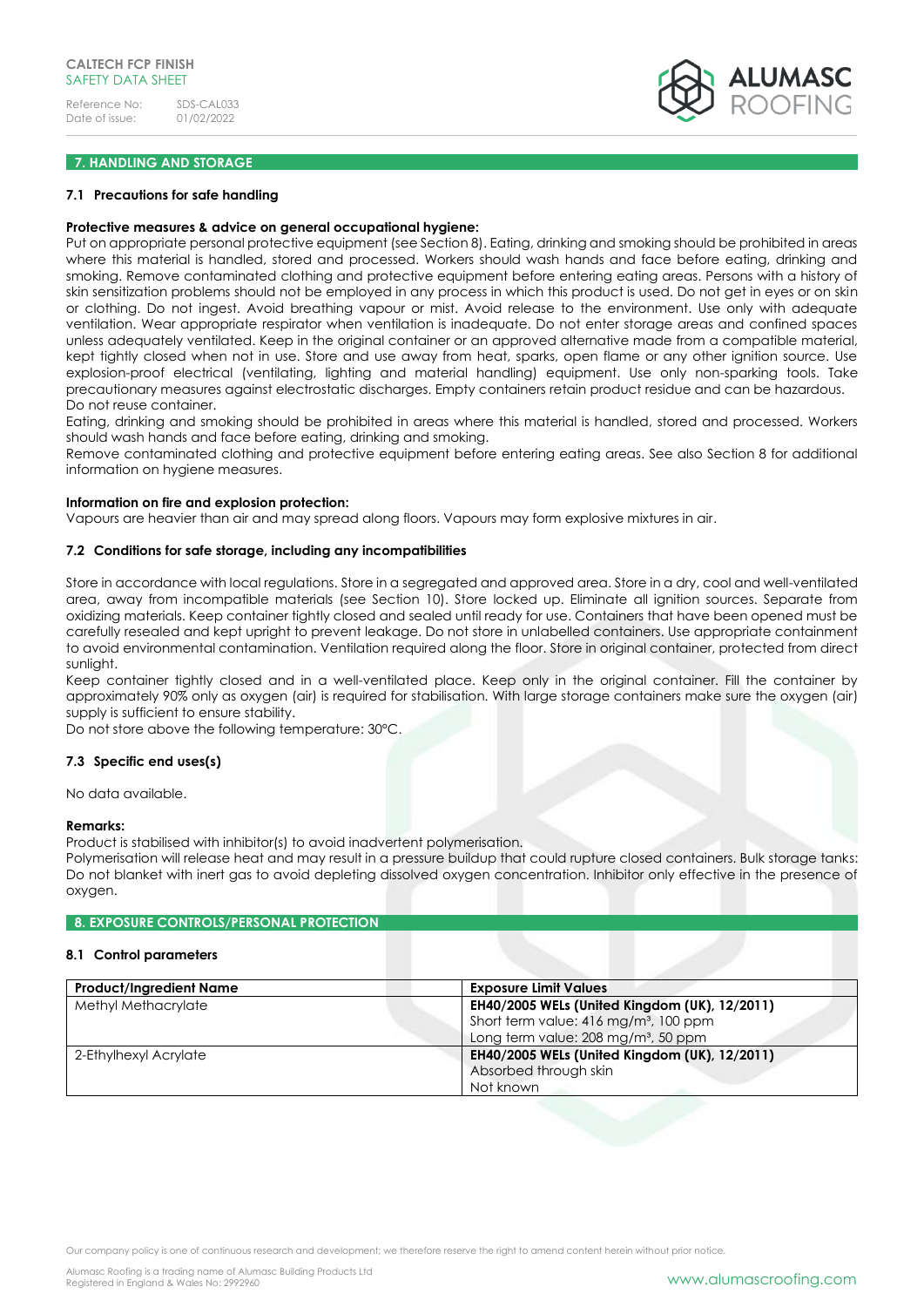

# **Recommended monitoring procedures:**

If this product contains ingredients with exposure limits, personal, workplace atmosphere or biological monitoring may be required to determine the effectiveness of the ventilation or other control measures and/or the necessity to use respiratory protective equipment. Reference should be made to monitoring standards, such as the following: European Standard EN 689 (Workplace atmospheres - Guidance for the assessment of exposure by inhalation to chemical agents for comparison with limit values and measurement strategy) European Standard EN 14042 (Workplace atmospheres - Guide for the application and use of procedures for the Assessment of exposure to chemical and biological agents) European Standard EN 482 (Workplace atmospheres - General requirements for the performance of procedures for the measurement of chemical agents) Reference to national guidance documents for methods for the determination of hazardous substances will also be required.

# **DNELs/DMELs:**

| Product/               | <b>Type</b> | <b>Exposure</b>              | Value                      | Population | <b>Effects</b> |
|------------------------|-------------|------------------------------|----------------------------|------------|----------------|
| <b>Ingredient Name</b> |             |                              |                            |            |                |
| Methyl Methacrylate    | <b>DNEL</b> | Long Term Inhalation         | $208$ mg/m <sup>3</sup>    | Workers    | Systemic       |
|                        |             |                              | 51ppm                      |            |                |
|                        |             | Long term Inhalation         | $208$ mg/m <sup>3</sup>    | Workers    | Local          |
|                        |             |                              | 51ppm                      |            |                |
|                        |             | Long Term Dermal             | 13.67 mg/                  | Workers    | Local          |
|                        |             |                              | kg bw/day                  |            |                |
|                        |             | Long Term Dermal             | 1.5 mg/cm <sup>2</sup>     | Workers    | Local          |
|                        |             | <b>Short Term Dermal</b>     | $1.5$ mg/cm <sup>2</sup>   | Workers    | Systemic       |
|                        |             | Long Term Inhalation         | 74.3 mg/m <sup>3</sup>     | Consumers  | Systemic       |
|                        |             |                              | 18ppm                      |            |                |
|                        |             | Long Term Inhalation         | $104$ mg/m <sup>3</sup>    | Consumers  | Local          |
|                        |             |                              | 25ppm                      |            |                |
|                        |             | Long Term Dermal             | 8.2 mg/kg                  | Consumers  | Systemic       |
|                        |             |                              | bw/day                     |            |                |
|                        |             | Long Term Dermal             | $1.5 \,\mathrm{mg/cm^2}$   | Consumers  | Local          |
|                        |             | Short term Dermal            | $1.5 \,\mathrm{mg/cm^2}$   | Consumers  | Systemic       |
| 2-Ethylhexyl Acrylate  | <b>DNEL</b> | <b>Short Term Dermal</b>     | $0.242$ mg/cm <sup>3</sup> | Workers    | Local          |
|                        |             | Short Term Inhalation        | $37.5 \,\mathrm{mg/m^3}$   | Workers    | Local          |
|                        |             |                              | 5ppm                       |            |                |
|                        |             | Long Term Inhalation         | 37.5 mg/m <sup>3</sup>     | Workers    | Local          |
|                        |             |                              | 5ppm                       |            |                |
|                        |             | <b>Short Term Dermal</b>     | $0.242$ mg/cm <sup>3</sup> | Consumers  | Local          |
|                        |             | <b>Short Term Inhalation</b> | 4.5 mg/m3                  | Consumers  | Local          |
|                        |             |                              | $0.6$ ppm                  |            |                |
|                        |             | Long Term Inhalation         | $4.5 \,\mathrm{mg/m3}$     | Consumers  | Local          |
|                        |             |                              | $0.6$ ppm                  |            |                |

# **PNECs:**

| <b>FNECS.</b><br><b>Product/Ingredient Name</b> | <b>Compartment Detail</b> | Value             | <b>Method Detail</b>      |
|-------------------------------------------------|---------------------------|-------------------|---------------------------|
| Methyl Methacrylate                             | Fresh Water               | $0.94$ mg/l       | <b>Assessment Factors</b> |
|                                                 | Marine Water              | $0.94$ mg/l       | <b>Assessment Factors</b> |
|                                                 | Intermittent Releases     | $0.94$ mg/l       | <b>Assessment Factors</b> |
|                                                 | Sewerage Treatment Plant  | $10 \text{ mg/l}$ | <b>Assessment Factors</b> |
|                                                 | Fresh Water Sediment      | 5.74 mg/kg dwt    | Equilibrium Partitioning  |
|                                                 | Soil                      | 1.47 mg/kg dwt    | Equilibrium Partitioning  |
| 2-Ethylhexyl Acrylate                           | Fresh Water               | $0.00272$ mg/l    |                           |
|                                                 | Marine                    | 0.000272 mg/l     |                           |
|                                                 | Sewerage Treatment Plant  | $0.011$ mg/l      |                           |
|                                                 | Fresh Water Sediment      | $2.3$ mg/l        |                           |
|                                                 | Soil                      | mg/kg             |                           |

## **8.2 Exposure controls**

Appropriate engineering controls: Provide adequate ventilation. Where reasonably practicable, this should be achieved by the use of local exhaust ventilation and good general extraction. Air-fed protective respiratory equipment must be worn by the spray operator, even when good ventilation is provided. In other operations, if local exhaust ventilation and good general extraction are not sufficient to maintain concentrations of particulates and solvent vapours below the OEL, suitable respiratory protection must be worn. (See Personal protection)

Our company policy is one of continuous research and development; we therefore reserve the right to amend content herein without prior notice.

Alumasc Roofing is a trading name of Alumasc Building Products Ltd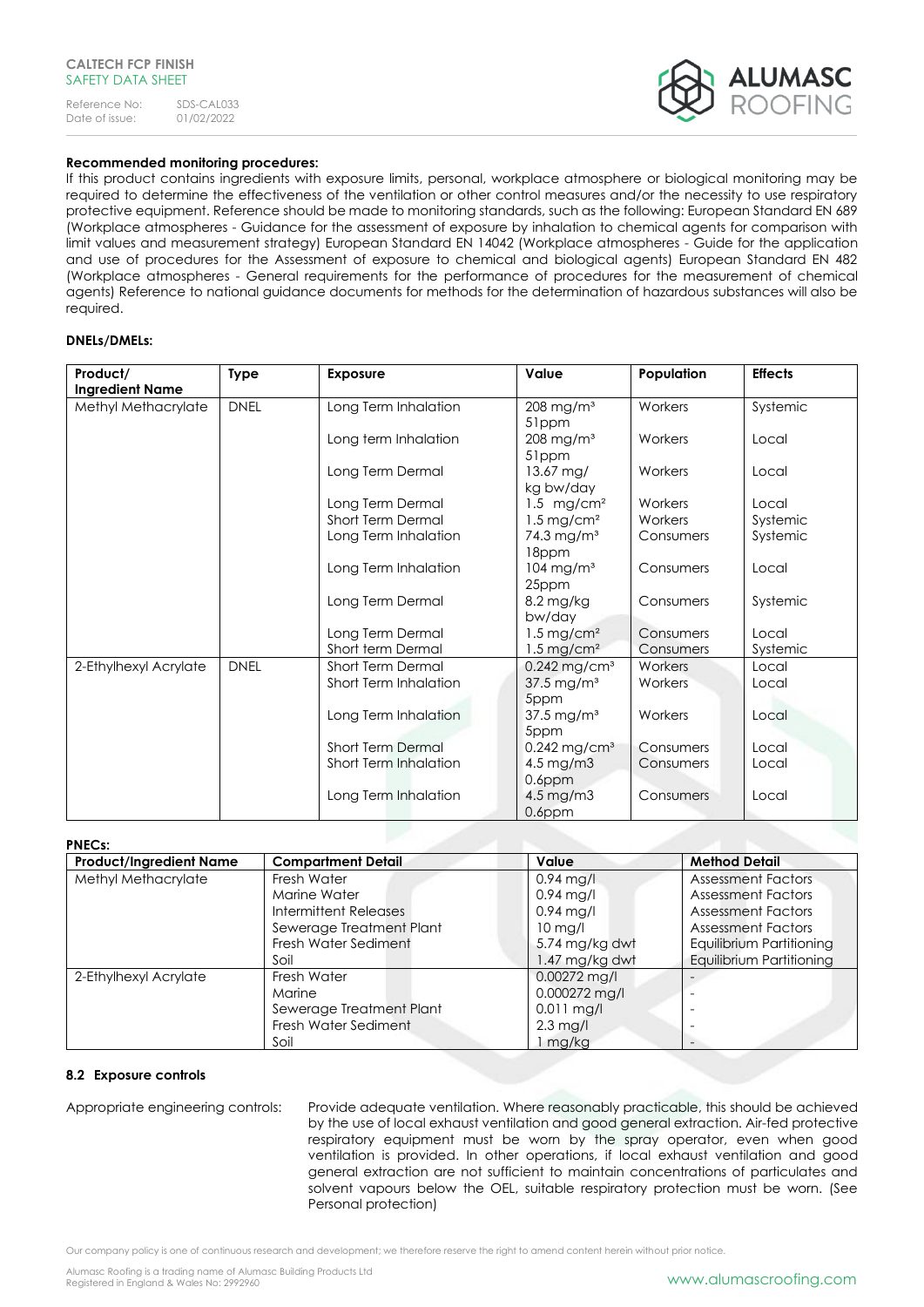

| General protective and<br>hygienic measures: | Wash hands, forearms and face thoroughly after handling chemical products, before<br>eating, smoking and using the lavatory and at the end of the working period.<br>Appropriate techniques should be used to remove potentially contaminated clothing.<br>Contaminated work clothing should not be allowed out of the workplace. Wash<br>contaminated clothing before reusing. Ensure that eyewash stations and safety<br>showers are close to the workstation location.                                                                                                                                                                                                                                                                                                                                                         |
|----------------------------------------------|-----------------------------------------------------------------------------------------------------------------------------------------------------------------------------------------------------------------------------------------------------------------------------------------------------------------------------------------------------------------------------------------------------------------------------------------------------------------------------------------------------------------------------------------------------------------------------------------------------------------------------------------------------------------------------------------------------------------------------------------------------------------------------------------------------------------------------------|
| Breathing equipment:                         | Recommended: organic vapour. (Type A)                                                                                                                                                                                                                                                                                                                                                                                                                                                                                                                                                                                                                                                                                                                                                                                             |
| Protection of hands:                         | There is no one glove material or combination of materials that will give unlimited<br>resistance to any individual or combination of chemicals.<br>The breakthrough time must be greater than the end use time of the product.<br>The instructions and information provided by the glove manufacturer on use, storage,<br>maintenance and replacement must be followed.<br>Gloves should be replaced regularly and if there is any sign of damage to the glove<br>material.<br>Always ensure that gloves are free from defects and that they are stored and used<br>correctly.<br>The performance or effectiveness of the glove may be reduced by physical/chemical<br>damage and poor maintenance.<br>Barrier creams may help to protect the exposed areas of the skin but should not be<br>applied once exposure has occurred. |
| Material of gloves:                          | Chemical-resistant, impervious gloves complying with an approved standard should be<br>worn at all times when handling chemical products if a risk assessment indicates this is<br>necessary. 1-4 hours (breakthrough time): Butyl rubber.<br>The recommendation for the type or types of glove to use when handling this product<br>is based on information from the following source: EN 374-3 : 2003.<br>The user must check that the final choice of type of glove selected for handling this<br>product is the most appropriate and takes into account the particular conditions of<br>use, as included in the user's risk assessment.                                                                                                                                                                                       |
| Eye protection:                              | Safety glasses with side shields. (EN166)                                                                                                                                                                                                                                                                                                                                                                                                                                                                                                                                                                                                                                                                                                                                                                                         |
| Body protection:                             | Personnel should wear antistatic clothing made of natural fibres or of high temperature-<br>resistant synthetic fibres. (EN 1149-1)<br>Appropriate footwear and any additional skin protection measures should be selected<br>based on the task being performed and the risks involved and should be approved by<br>a specialist before handling this product.                                                                                                                                                                                                                                                                                                                                                                                                                                                                    |

# **9. PHYSICAL AND CHEMICAL PROPERTIES**

# **9.1 Information on basic physical and chemical properties**

| Appearance:                              |                                         |
|------------------------------------------|-----------------------------------------|
| Form:                                    | Liquid.                                 |
| Colour:                                  | Various colours.                        |
| Odour:                                   | Ester-like.                             |
| Odour threshold:                         | Not available.                          |
| pH-value:                                | Not available.                          |
| Change in condition:                     |                                         |
| Melting point/melting range:             | Not available.                          |
| Initial boiling point/boiling range:     | $101^{\circ}$ C (MMA).                  |
| Flash point:                             | $13^{\circ}$ C.                         |
| Evaporation rate:                        | Not available.                          |
| Flammability (solid, gaseous):           | Not available.                          |
| Critical values for explosion:           |                                         |
| Lower:                                   | $1.7\%$ (MMA).                          |
| Upper:                                   | 12.5% (MMA).                            |
| Vapour pressure at 20°C:                 | 38.7 hPa (MMA).                         |
| Vapour density:                          | Not available.                          |
| Relative density:                        | $1.04$ g/cm <sup>3</sup> .              |
| Solubility in / miscibility with water:  | Insoluble in water.                     |
| Partition coefficient (n-octanol/water): | LogPow: 4.29 (2-EHA); (25°C, OECD 107). |
|                                          | LogPow: 1.38 (MMA).                     |

Our company policy is one of continuous research and development; we therefore reserve the right to amend content herein without prior notice.

Alumasc Roofing is a trading name of Alumasc Building Products Ltd<br>Registered in England & Wales No: 2992960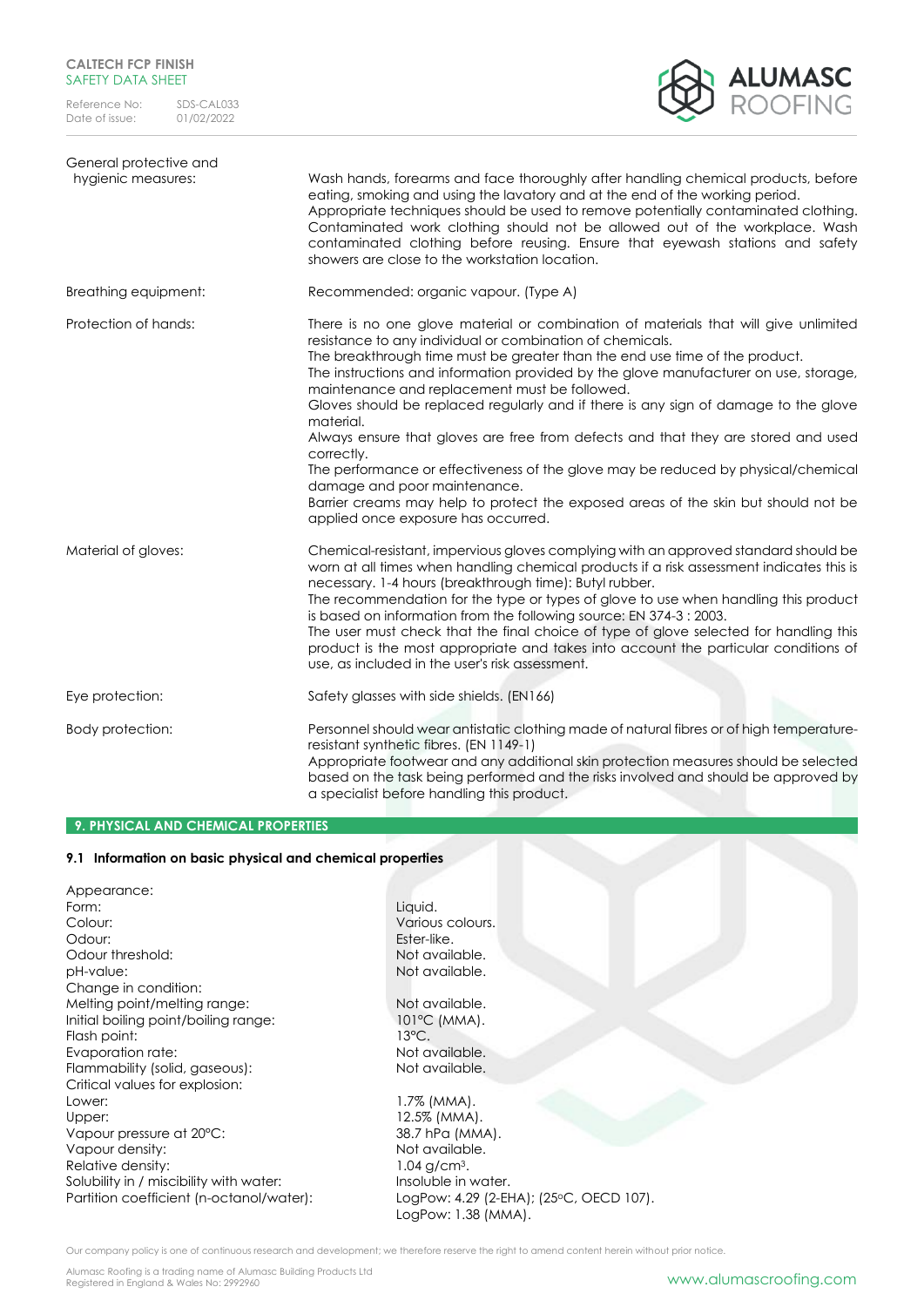# **CALTECH FCP FINISH** SAFETY DATA SHFFT

Reference No: SDS-CAL033<br>Date of issue: 01/02/2022 Date of issue:

Auto ignition temperature: Not available. Decomposition temperature: Not available. Viscosity: Viscosity: Viscosity: Viscosity: Viscosity: Viscosity: Viscosity: Viscosity: Viscosity: Viscosity: Viscosity: Viscosity: Viscosity: Viscosity: Viscosity: Viscosity: Viscosity: Viscosity: Viscosity: Viscosity: Vi Explosive properties: Not available. Oxidising properties: Not available.

# **9.2 Other information**

No additional information.

## **10. STABILITY AND REACTIVITY**

## **10.1 Reactivity**

No specific test data related to reactivity available for this product or its ingredients.

### **10.2 Chemical stability**

Stable under recommended storage and handling conditions (see Section 7).

# **10.3 Possibility of hazardous reactions**

Exothermic reaction. Reacts with peroxides and other radical forming substances. A hazardous polymerization may occur after the exhaustion of the inhibitor.

# **10.4 Conditions to avoid**

In a fire, hazardous decomposition products may be produced. Avoid heat and direct sunlight. Avoid sources of ignition.

### **10.5 Incompatible materials**

Keep away from: oxidising agents, strong alkalis, strong acids, amines, alcohols, water. Uncontrolled exothermic reactions occur with amines and alcohols.

### **10.6 Hazardous decomposition products**

Under normal conditions of storage and use, hazardous decomposition products should not be produced. If involved in a fire, toxic gases including CO, CO2 and smoke can be generated.

# **11. TOXICOLOGICAL INFORMATION**

# **11.1 Information on toxicological effects**

There are no data available on the mixture itself.

### **Acute toxicity:**

| <b>Product/Ingredient Name</b> | Result                        | <b>Species</b> | <b>Dose</b>             | Exposure |
|--------------------------------|-------------------------------|----------------|-------------------------|----------|
| Methyl Methacrylate            | <b>LC50 Inhalation Vapour</b> | Rat            | 78000 mg/m <sup>3</sup> | 4 hours  |
|                                | LD50 Dermal                   | Rabbit         | 5000 mg/Kg              |          |
|                                | LD50 Oral                     | Rat            | 7872 mg/Kg              |          |
| 2-Ethylhexyl Acrylate          | LD50 Oral                     | Rabbit         | 7522 mg/kg              |          |
|                                | LD50 Oral                     | Rat            | 4435 mg/Kg              |          |

Conclusion/Summary: Based on available data, the classification criteria are not met.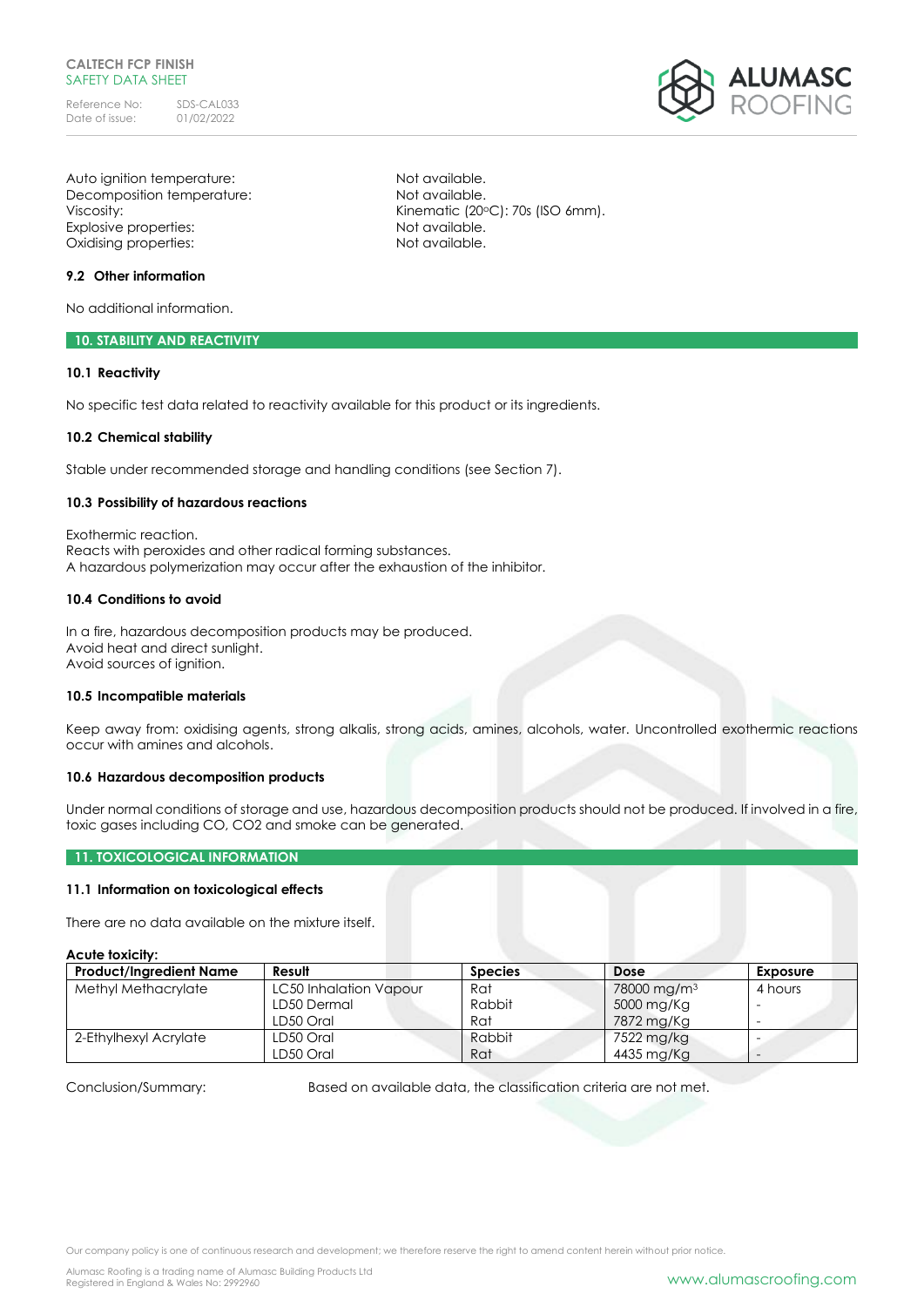# **CALTECH FCP FINISH** SAFFTY DATA SHFFT

Reference No: SDS-CAL033<br>Date of issue: 01/02/2022 Date of issue:



# **Irritation/corrosion:**

| <b>Product/Ingredient Name</b> | Result                   | <b>Species</b> | Score    | <b>Exposure</b> | <b>Observation</b> |
|--------------------------------|--------------------------|----------------|----------|-----------------|--------------------|
| Methyl Methacrylate            | Skin - Oedema            | Rabbit         | $\Omega$ | 24 hrs 0.5 ml   | 72 hours           |
|                                | Skin – Erythema/Eschar   | Rabbit         | 0.08     | 24 hrs 0.5 ml   | 72 hours           |
|                                | Eyes - Cornea Opacity    | Rabbit         | 0        | 24 hrs 0.1 ml   | 7 days             |
|                                | Eyes – Oedema of the     | Rabbit         | 0        | 24 hrs 0.1 ml   | 7 days             |
|                                | conjunctivae             |                |          |                 |                    |
| 2-Ethylhexyl Acrylate          | Eyes - Mild Irritant     | Rabbit         |          | 24 hrs 500 mg   | ٠                  |
|                                | Eyes – Severe Irritant   | Rabbit         |          | 5 <sub>mg</sub> |                    |
|                                | Skin - Mild Irritant     | Rabbit         |          | 500 mg          |                    |
|                                | Skin – Moderate Irritant | Rabbit         |          | 24 hrs 20 mg    | ٠                  |
|                                | Skin – Severe Irritant   | Rabbit         |          | 254 hrs 10 mg   | ٠                  |
|                                | Eyes – Oedema of the     | Rabbit         | 0.25     | $>9$ hrs        | 9 days             |
|                                | conjunctivae             |                |          |                 |                    |

Conclusion/Summary: Skin: Based on available data, the classification criteria are not met. Eyes: Non-irritating. Skin: Non-irritating.

Respiratory: Based on available data, the classification criteria are not met.

### **Sensitisation:**

| <b>Product/Ingredient Name</b> | Route of Exposure | <b>Species</b> | Result      |
|--------------------------------|-------------------|----------------|-------------|
| Methyl Methacrylate            | Skin              | Mouse          | Sensitisina |
| 2-Ethylhexyl Acrylate          | Skin              | Mouse          | Sensitisina |

Conclusion/Summary: Skin: Sensitising.

Respiratory: Not available.

# **Mutagencity:**

| <b>Product/Ingredient Name</b> | Test                                                              | <b>Experiment</b>          | Result   |
|--------------------------------|-------------------------------------------------------------------|----------------------------|----------|
| 2-Ethylhexyl Acrylate          | OECD 471 Bacterial                                                | Experiment: In vitro       | Negative |
|                                | Reverse Mutation Test                                             | Subject: Bacteria          |          |
|                                |                                                                   | Metabolic activation: with |          |
|                                |                                                                   | and without                |          |
|                                |                                                                   |                            | Negative |
|                                | OECD 486 Unscheduled DNA                                          | Experiment: In vivo        |          |
|                                | Synthesuis (UDS) Test with                                        | Subject: Mammalian-        |          |
|                                | mammalian Liver cells in Vivi                                     | Animal                     |          |
|                                |                                                                   |                            |          |
| Conclusion/Summary:            | Based on available data, the classification criteria are not met. |                            |          |
| <b>Carcinogenicity:</b>        |                                                                   |                            |          |
| Conclusion/Summary:            | Based on available data, the classification criteria are not met. |                            |          |
|                                |                                                                   |                            |          |
| <b>Reproductive toxicity:</b>  |                                                                   |                            |          |
| Conclusion/Summary:            | Based on available data, the classification criteria are not met. |                            |          |
|                                |                                                                   |                            |          |
| Teratogenicity:                |                                                                   |                            |          |
| Conclusion/Summary:            | Based on available data, the classification criteria are not met. |                            |          |

# **Specific target organ toxicity (single exposure):**

| Product/Ingredient Name | Category   | <b>Route of Exposure</b> | Target Organs                |
|-------------------------|------------|--------------------------|------------------------------|
| Methyl Methacrylate     | Category 3 | Not applicable           | Respiratory tract irritation |
| 2-Ethylhexyl Acrylate   | Category 3 | Not applicable           | Respiratory tract irritation |

### **Specific target organ toxicity (repeated exposure):** Not available

# **Aspiration hazard:**

Not available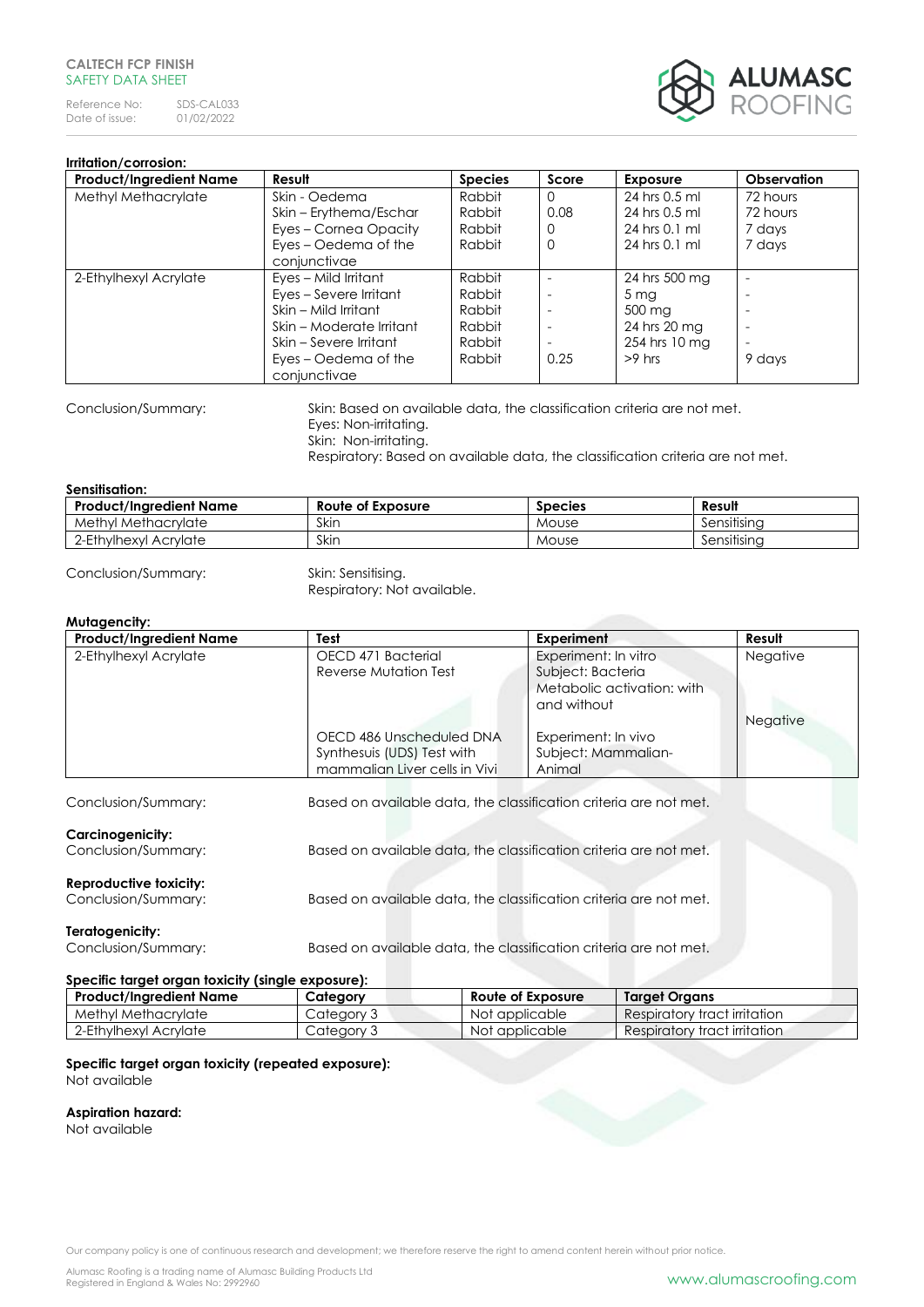

# **12. ECOLOGICAL INFORMATION**

# **12.1 Toxicity**

There is no data available on the mixture itself. Do not allow to enter drains or watercourses.

| <b>Product/Ingredient Name</b> | Result                             | <b>Species</b>               | <b>Exposure</b> |
|--------------------------------|------------------------------------|------------------------------|-----------------|
| Methyl Methacrylate            | Acute EC50 > 110 mg/l Fresh Water  | Algae - Pseudokirchnerella   | 72 hours        |
|                                |                                    | subcapitata                  |                 |
|                                | Acute EC50 69 mg/l Fresh Water     | Daphnia - Daphnia magna      | 48 hours        |
|                                | Acute LC50 130000 ug/l Fresh Water | Fish - pimephales promelas - | 96 hours        |
|                                |                                    | adult                        |                 |
|                                | Acute NOEC 49 mg/l Fresh Water     | Algae – Pseudokirchnerella   | 72 hours        |
|                                |                                    | subcapitata                  |                 |
|                                | Chronic NOEC 37 mg/l Fresh Water   | Daphnia - Daphnia magna      | 21 days         |
|                                | Chronic NOEC 9.4 mg/l Fresh Water  | Fish – Danio rerio           | 35 days         |
| 2-Ethylhexyl Acrylate          | Acute EC50 1.71 mg/l               | Algae                        | 72 hours        |
|                                | Acute EC50 5.2 mg/l Fresh Water    | Algae - Pseudokirchnerella   | 96 hours        |
|                                |                                    | subcapitata                  |                 |
|                                | Acute LC50 1.3 mg/l                | Daphnia                      | 48 hours        |
|                                | Acute LC50 1.81 mg/l               | <b>Fish</b>                  | 96 hours        |

Conclusion/Summary: Not available.

# **12.2 Persistence and degradability**

| <b>Product/Ingredient Name</b> | Test               | Result           | Dose | <b>Inoculum</b> |
|--------------------------------|--------------------|------------------|------|-----------------|
| 2-Ethylhexyl Acrylate          | OECD 301F Ready    | >80% - Readily - |      |                 |
|                                | Biodegradability - | 28 Days          |      |                 |
|                                | Manometric         |                  |      |                 |
|                                | Respiratory Test   |                  |      |                 |

Conclusion/Summary: Not available

| <b>Product/Ingredient Name</b> | Aauatic half life | <b>Photolysis</b> | Biodegradability |
|--------------------------------|-------------------|-------------------|------------------|
| Methyl Methacrylate            |                   |                   | Readily          |
| 2-Ethylhexyl Acrylate          |                   |                   | Readily          |

# **12.3 Bio accumulative potential**

| <b>Product/Ingredient Name</b> | LogPow     | <b>BCF</b> | Potential |
|--------------------------------|------------|------------|-----------|
| Methyl Methacrylate            | .38        | £          | LOW       |
| 2-Ethylhexyl Acrylate          | ົ່<br>3.6, | 270        | LOW       |

## **12.4 Mobility in soil**

Not available.

**12.5 Results of PBT and vPvB assessment**

Not available.

# **12.6 Other adverse effects**

No known significant effects or critical hazards.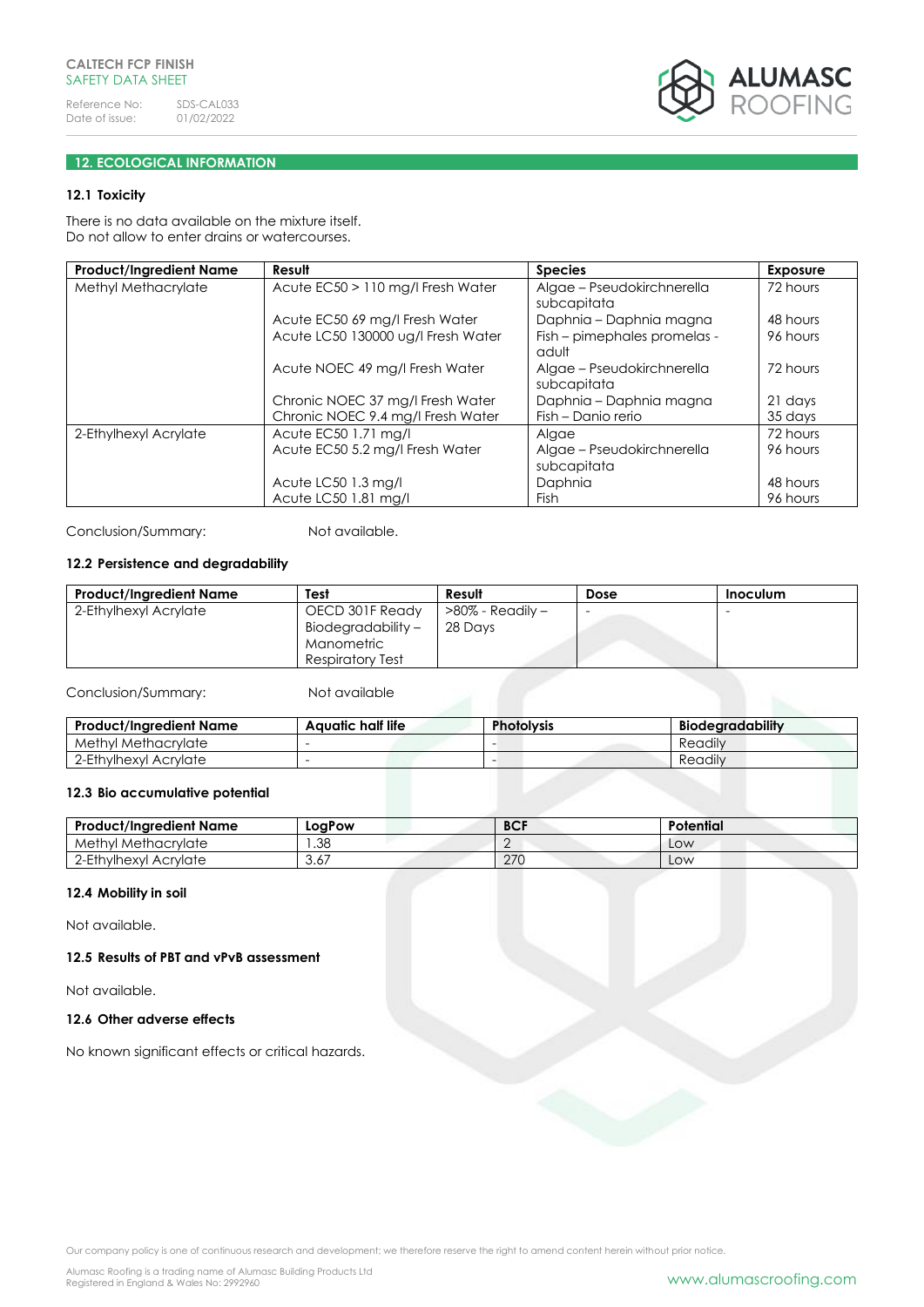

# **13. DISPOSAL CONSIDERATIONS**

### **13.1Waste treatment methods**

| Recommendation:                 | The generation of waste should be avoided or minimised wherever possible. Disposal<br>of this product, solutions and any by-products should at all times comply with the<br>requirements of environmental protection and waste disposal legislation and any<br>regional local authority requirements. Dispose of surplus and non-recyclable products<br>via a licensed waste disposal contractor. Waste should not be disposed of untreated<br>to the sewer unless fully compliant with the requirements of all authorities with<br>jurisdiction. |
|---------------------------------|---------------------------------------------------------------------------------------------------------------------------------------------------------------------------------------------------------------------------------------------------------------------------------------------------------------------------------------------------------------------------------------------------------------------------------------------------------------------------------------------------------------------------------------------------|
| Hazardous Waste:                | Yes.                                                                                                                                                                                                                                                                                                                                                                                                                                                                                                                                              |
| Disposal considerations:        | Do not allow to enter drains or watercourses.<br>Dispose of according to all federal, state and local applicable regulations.<br>If this product is mixed with other wastes, the original waste product code may no<br>longer apply and the appropriate code should be assigned.<br>For further information, contact your local waste authority.                                                                                                                                                                                                  |
| European Waste catalogue (EWC): | 08 01 11 <sup>*</sup> Waste paint and varnish containing organic solvents or other dangerous<br>substances.                                                                                                                                                                                                                                                                                                                                                                                                                                       |

# **14. TRANSPORT INFORMATION**

|                              | ADR/RID                                        | <b>IMDG</b>                                  | <b>IATA</b>                                  |
|------------------------------|------------------------------------------------|----------------------------------------------|----------------------------------------------|
| 14.1 UN number               | <b>UN 1263</b>                                 | <b>UN 1263</b>                               | <b>UN 1263</b>                               |
| 14.2 UN proper shipping name | Paint related product                          | Paint related product                        | Paint related product                        |
| 14.3 Transport class(es)     | 3 Flammable liquids<br><b>FLAMMABLE LIQUID</b> | 3 Flammable liquids<br><b>FLAMMABLE LIQU</b> | 3 Flammable liquids<br><b>FLAMMABLE LIQU</b> |
| 14.4 Packing group           | Ш                                              | $\mathsf{III}$                               | Ш                                            |
| 14.5 Environmental hazards   |                                                |                                              |                                              |
| 14.6 Tunnel restriction code | D/E                                            | D/E                                          | D/E                                          |

Marine pollutant: No.

### **14.7 Special precautions for user**

| Warning:       | Flammable liquids. |
|----------------|--------------------|
| Kemler Number: | 30.                |

Due to its relatively high viscosity this normally Packing Group II classified product has been re-assigned as Packing Group III in accordance with ADR section 2.2.3.1.4.

Due to its relatively high viscosity this normally Packing Group II classified product has been re-assigned as Packing Group III in accordance with section 2.3.2.3 of the IMDG Code providing it is in receptacles of no greater than 30 litres.

### **Special Precautions for user:**

Transport within user's premises: always transport in closed containers that are upright and secure. Ensure that persons transporting the product know what to do in the event of an accident or spillage.